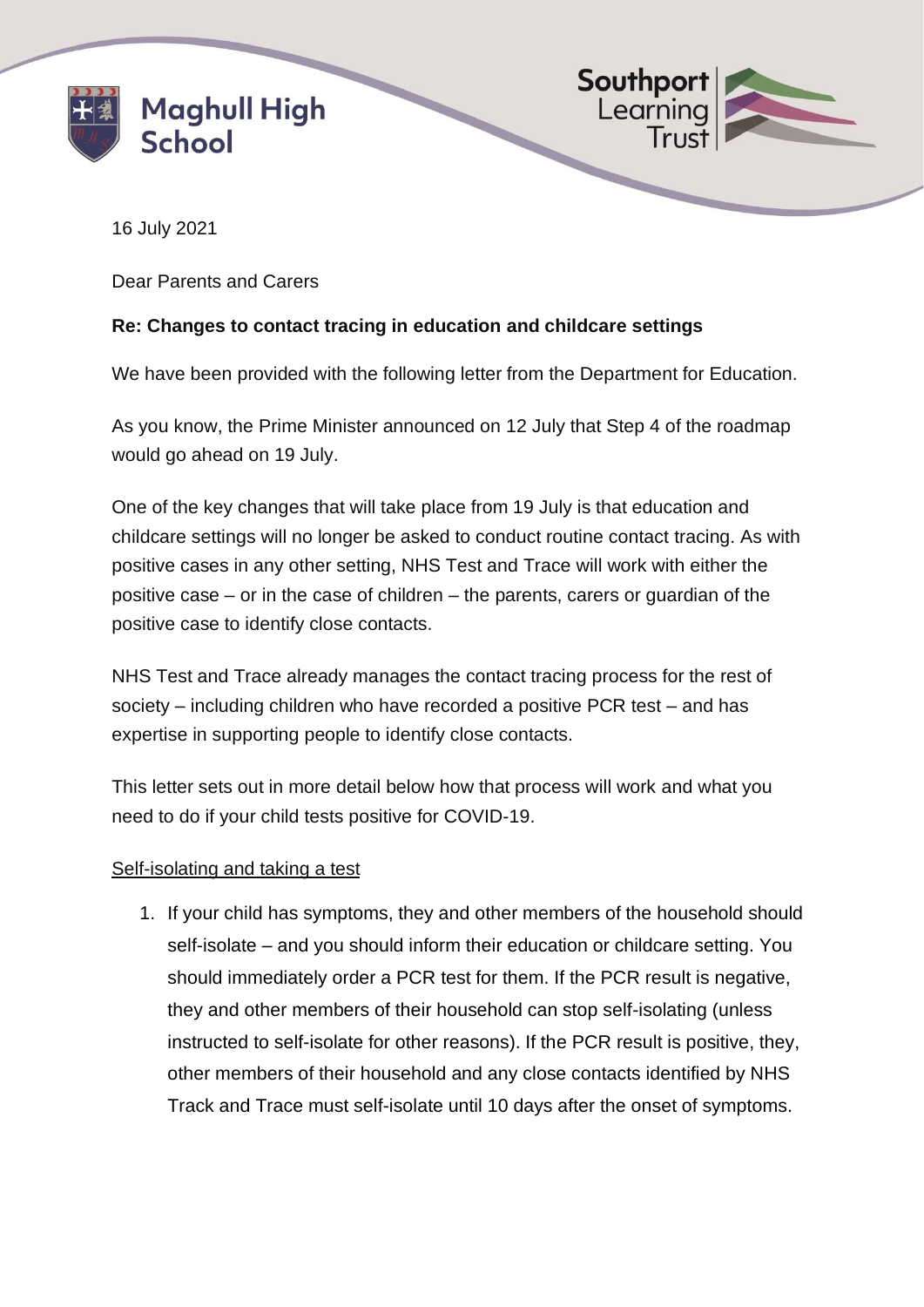- 2. If your child has a positive result from a lateral flow device (LFD) test, they and other members of the household should self-isolate – and you should inform their education or childcare setting. You should immediately order a confirmatory PCR test. If the confirmatory test is taken within two days and the result is negative, they and other members of their household can stop self-isolating (unless instructed to self-isolate for other reasons). If the confirmatory PCR test is positive (or is taken more than two days after the LFD), other members of their household and any close contacts identified by NHS Track and Trace must self-isolate until 10 days after the LFD test.
- 3. PCR tests can be booked online through the [NHS Test & Trace website](https://www.nhs.uk/conditions/coronavirus-covid-19/testing/) or by calling 119.
- 4. PCR test results will be recorded with NHS Test and Trace automatically, but you should also communicate the result to the education or childcare setting during term time or summer provision.

## Contact tracing

- 5. If your child gets a positive PCR test result, NHS Test and Trace will contact you, using the details you registered when ordering the PCR test. You and/or your child will be asked a series of specific questions designed to identify who your child has been in close contact with. Being in an education or childcare setting with someone who has tested positive for COVID-19 will not necessarily mean a person is identified as a close contact.
- 6. You will be asked to provide the contact details, if you know them, of any of the individuals – or their parents or guardians – who have been identified as close contacts. NHS Test and Trace will then get in touch with these close contacts and provide appropriate instructions or advice (see below).

## Self-isolation and/or testing of close contacts

7. At present, anyone identified as a close contact is legally required to selfisolate and must not attend their education or childcare setting (the only exception is if they are participating in a daily contact testing trial). Anyone identified as a non-household close contact by NHS Track and Trace must